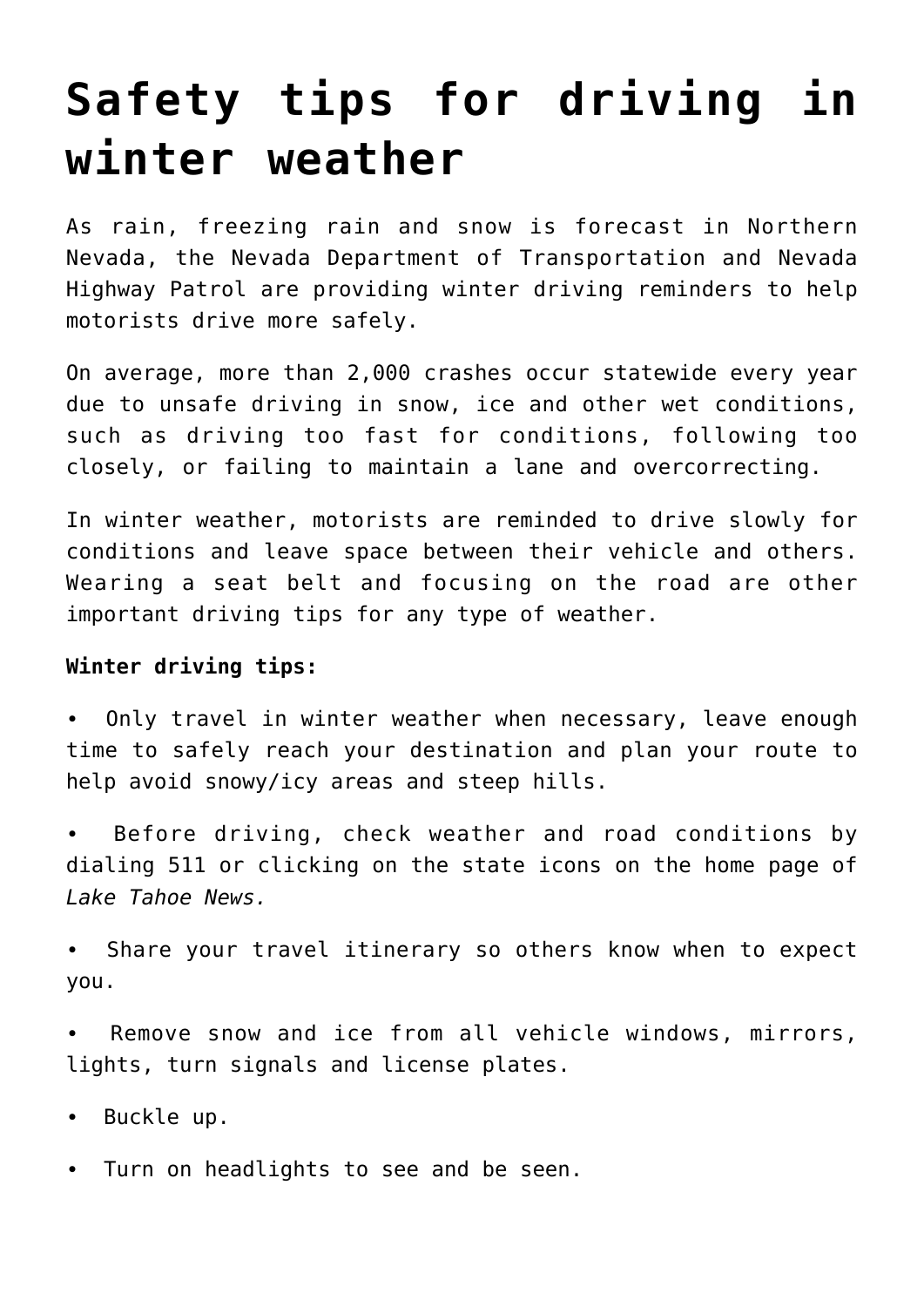∙ Turn off cruise control.

∙ Avoid quick starts, stops and fast turns. Accelerate, brake and steer smoothly and gradually.

∙ Reduce speed. Speed limits are based on normal road and weather conditions, not winter road conditions.

∙ Do not slam on brakes. Apply steady pressure on ABSequipped vehicles and pump the brakes if necessary on non-ABS vehicles.

∙ Always comply with all posted chain requirements.

∙ If your vehicle has snow tires, install and use them between Oct. 1 and April 30.

- ∙ Keep additional distance from other vehicles.
- ∙ Watch carefully for snow removal equipment.
- ∙ Do not pass without good distance and sight clearance.

∙ Use extra caution on bridges, ramps, overpasses and shaded areas- they may freeze first.

∙ Maintain a high fuel level.

∙ If vehicle begins to skid, steer in direction of slide and slowly remove foot from accelerator.

∙ Be aware of black ice.

∙ If parked or stuck in snow, leave window slightly cracked for ventilation and make sure vehicle exhaust system is clear of snow.

## **Check before you go:**

- ∙ Wipers
- ∙ Tires-tread